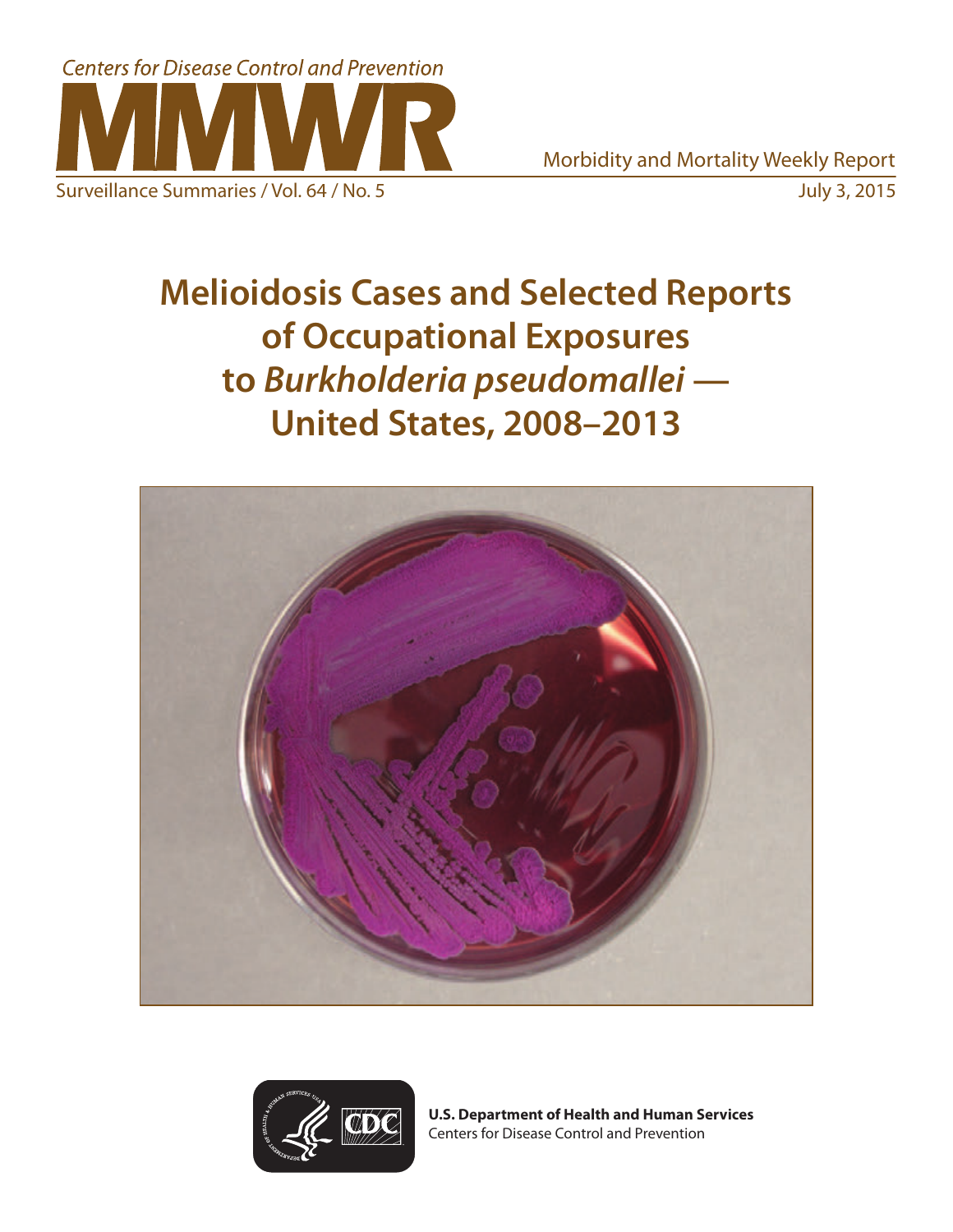### **CONTENTS**

Front cover photo: Typical colony morphology of *Burkholderia pseudomallei* on Ashdown's selective agar after incubation at 37°C for four days.

The *MMWR* series of publications is published by the Center for Surveillance, Epidemiology, and Laboratory Services, Centers for Disease Control and Prevention (CDC), U.S. Department of Health and Human Services, Atlanta, GA 30329-4027.

**Suggested citation:** [Author names; first three, then et al., if more than six.] [Title]. MMWR Surveill Summ 2015;64(No. SS-#):[inclusive page numbers].

#### **Centers for Disease Control and Prevention**

Thomas R. Frieden, MD, MPH, *Director* Harold W. Jaffe, MD, MA, *Associate Director for Science* Joanne Cono, MD, ScM, *Director, Office of Science Quality*  Chesley L. Richards, MD, MPH, *Deputy Director for Public Health Scientific Services* Michael F. Iademarco, MD, MPH, *Director, Center for Surveillance, Epidemiology, and Laboratory Services*

#### *MMWR* **Editorial and Production Staff (Serials)**

Sonja A. Rasmussen, MD, MS, *Editor-in-Chief* Charlotte K. Kent, PhD, MPH, *Executive Editor* Christine G. Casey, MD, *Editor* Teresa F. Rutledge, *Managing Editor* David C. Johnson, *Lead Technical Writer-Editor* Denise Williams, MBA, *Project Editor*

Martha F. Boyd, *Lead Visual Information Specialist* Maureen A. Leahy, Julia C. Martinroe, Stephen R. Spriggs, *Visual Information Specialists* Quang M. Doan, MBA, Phyllis H. King Terraye M. Starr, *Information Technology Specialists*

#### *MMWR* **Editorial Board**

Timothy F. Jones, MD, Nashville, TN, *Chairman* Matthew L. Boulton, MD, MPH, Ann Arbor, MI Virginia A. Caine, MD, Indianapolis, IN Jonathan E. Fielding, MD, MPH, MBA, Los Angeles, CA David W. Fleming, MD, Seattle, WA William E. Halperin, MD, DrPH, MPH, Newark, NJ

King K. Holmes, MD, PhD, Seattle, WA Rima F. Khabbaz, MD, Atlanta, GA Patricia Quinlisk, MD, MPH, Des Moines, IA Patrick L. Remington, MD, MPH, Madison, WI William L. Roper, MD, MPH, Chapel Hill, NC William Schaffner, MD, Nashville, TN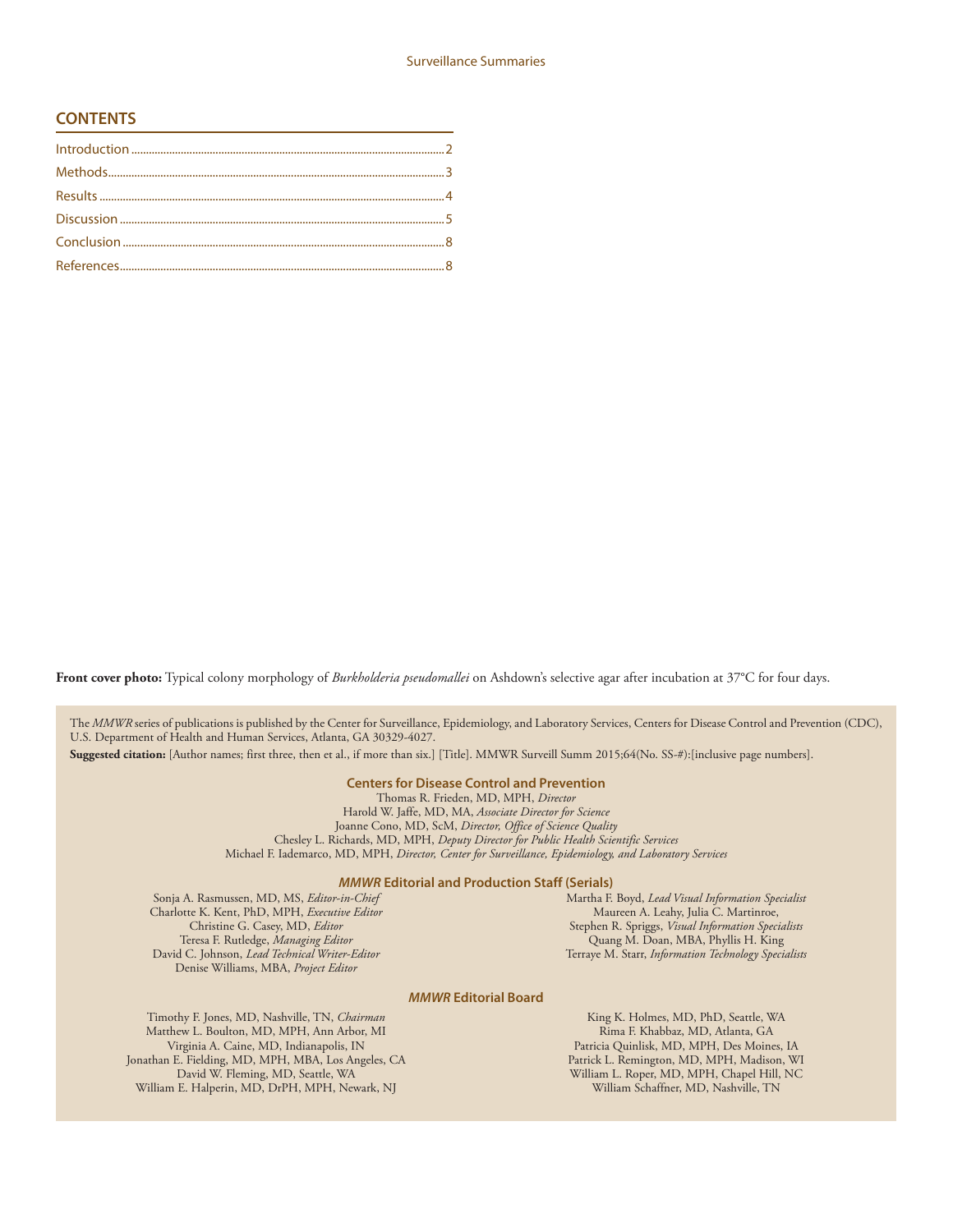# **Melioidosis Cases and Selected Reports of Occupational Exposures to** *Burkholderia pseudomallei* **— United States, 2008–2013**

Tina J. Benoit, MPH David D. Blaney, MD Jay E. Gee, PhD Mindy G. Elrod Alex R. Hoffmaster, PhD Thomas J. Doker, DVM William A. Bower, MD Henry T. Walke, MD

*Bacterial Special Pathogens Branch, National Center for Emerging and Zoonotic Infectious Diseases*

### *Abstract*

**Problem/Condition:** Melioidosis is an infection caused by the Gram-negative bacillus *Burkholderia pseudomallei*, which is naturally found in water and soil in areas endemic for melioidosis. Infection can be severe and sometimes fatal. The federal select agent program designates *B. pseudomallei* as a Tier 1 overlap select agent, which can affect both humans and animals. Identification of *B. pseudomallei* and all occupational exposures must be reported to the Federal Select Agent Program immediately (i.e., within 24 hours), whereas states are not required to notify CDC's Bacterial Special Pathogens Branch (BSPB) of human infections.

**Period Covered:** 2008–2013.

**Description of System:** The passive surveillance system includes reports of suspected (human and animal) melioidosis cases and reports of incidents of possible occupational exposures. Reporting of suspected cases to BSPB is voluntary. BSPB receives reports of occupational exposure in the context of a request for technical consultation (so that the system does not include the full complement of the mandatory and confidential reporting to the Federal Select Agent Program). Reporting sources include state health departments, medical facilities, microbiologic laboratories, or research facilities. Melioidosis cases are classified using the standard case definition adopted by the Council of State and Territorial Epidemiologists in 2011. In follow up to reports of occupational exposures, CDC often provides technical assistance to state health departments to identify all persons with possible exposures, define level of risk, and provide recommendations for postexposure prophylaxis and health monitoring of exposed persons.

**Results:** During 2008–2013, BSPB provided technical assistance to 20 U.S. states and Puerto Rico involving 37 confirmed cases of melioidosis (34 human cases and three animal cases). Among those with documented travel history, the majority of reported cases (64%) occurred among persons with a documented travel history to areas endemic for melioidosis. Two persons did not report any travel outside of the United States. Separately, six incidents of possible occupational exposure involving research activities also were reported to BSPB, for which two incidents involved occupational exposures and no human infections occurred. Technical assistance was not required for these incidents because of risk-level (low or none) and appropriate onsite occupational safety response. Of the 261 persons at risk for occupational exposure to *B. pseudomallei* while performing laboratory diagnostics, 43 (16%) persons had high-risk exposures, 130 (50%) persons had low-risk exposures, and 88 (34%) persons were classified as having undetermined or unknown risk.

**Interpretation:** A small number of U.S. cases of melioidosis have been reported among persons with no travel history outside of the United States, whereas the majority of cases have occurred in persons with a travel history to areas endemic for melioidosis. If the number of travelers continues to increase in countries where the disease is endemic, the likelihood of identifying imported melioidosis cases in the United States might also increase.

**Public Health Actions:** Reporting of melioidosis cases can improve the ability to monitor the incidence and prevalence of the disease in the United States. To improve prevention and control of melioidosis, CDC recommends that 1) physicians consider melioidosis in the differential diagnosis of patients with acute febrile illnesses, risk factors for melioidosis, and compatible travel or exposure history; 2) personnel

**Corresponding author:** Tina J. Benoit, Division of High-Consequence Pathogens and Pathology, National Center for Emerging and Zoonotic Infectious Diseases. Telephone: 404-639-3474; E-mail: [TBenoit@cdc.gov](mailto:TBenoit@cdc.gov). at risk for occupational exposure (e.g. laboratory workers or researchers) follow proper safety practices, which includes using appropriate personal protective equipment when working with unknown pathogens; and 3) all possible occupational exposures to *B. pseudomallei* be reported voluntarily to BSPB.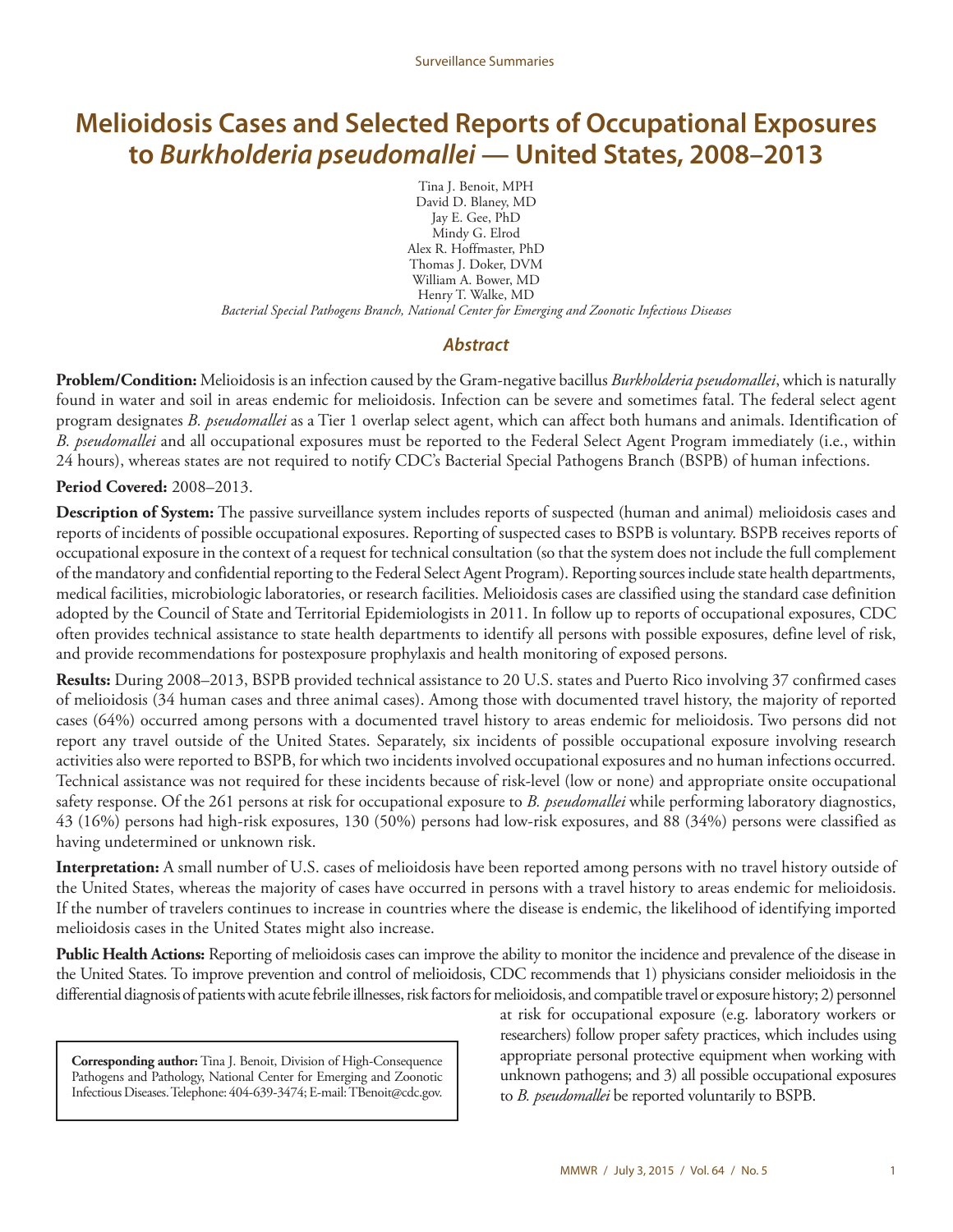# **Introduction**

<span id="page-3-0"></span>Melioidosis is a bacterial infection caused by *Burkholderia pseudomallei* (formerly known as *Pseudomonas pseudomallei* or Whitmore's bacillus), which is found in many tropical regions of the world (*1*). *B. pseudomallei* has been designated as a Tier 1 overlap select agent, which can affect both humans and animals. Select agents have the potential to pose a severe threat to public, animal, or plant health or to animal or plant products (*2*). Identification of the pathogen *B. pseudomallei* must be reported to the Federal Select Agent Program immediately (i.e., within 24 hours). However, melioidosis is not considered a nationally notifiable condition (i.e., reportable condition in all jurisdictions), and reporting of human infections and exposures associated with animal infections to BSPB is voluntary.

Infection with *B. pseudomallei* usually occurs through direct contact with an environmental source (soil or water) by ingestion, percutaneous inoculation, or inhalation of the bacterium. No vaccine is available to prevent melioidosis. The best ways to prevent infection are by 1) avoiding contact with contaminated soil or water by wearing appropriate footwear and gloves, especially in areas where the disease is endemic (*3*), 2) using purified or clean water for drinking, hand washing, and food preparation (*4*), and 3) in the laboratory setting, working with isolates in a biosafety cabinet and wearing personal protective equipment (PPE) (e.g., gloves and an appropriate mask or respirator) (*5*).

Both humans and animals can become infected with *B. pseudomallei*. Infections have been identified in domestic animals (e.g., sheep, goats, swine, cattle, horses, dogs, and cats) and certain wildlife species, including primates (*6*–*12*). Although human-to-human transmission is rare, at least one case has been reported involving sexual transmission (*13*), one case involving breastfeeding (*14*), and seven neonatal cases (*15*–*17*). Incidents involving occupational exposure (e.g., laboratory testing of human and animal isolates) also have occurred (*18*,*19*); however, these exposures did not result in infection. These incidents often involved persons working with insufficient PPE or with high concentrations of bacteria in a laboratory setting outside of a biosafety cabinet. Highrisk exposures included needle stick injuries, bites or scratches by infected experimental animals, splash events involving the mouth or eyes, or activities that generated aerosols outside of a biosafety cabinet. In a 2005 incident, several persons were exposed after an isolate was handled outside of a biosafety cabinet (*19*). Occupational exposures involved more than one facility because isolates were tested in several facilities before identification of *B. pseudomallei* was confirmed by a Laboratory Response Network (LRN) member or CDC.

The incubation period for melioidosis generally ranges from 1 to 21 days, with a median of 9 days; however, latent infections can occur, with disease manifesting decades after exposure (*3*). In one documented case, a patient was diagnosed with reactivated disease 62 years after initial exposure (*20*). Although some infections are asymptomatic, the disease can manifest as localized, pulmonary, or bacteremia/disseminated infections. Pneumonia is the most common clinical presentation (*3*). Clinical presentation can be acute or chronic. Signs and symptoms of melioidosis often mimic other diseases (e.g., other community-acquired pneumonias or tuberculosis), resulting in possible misdiagnosis of the condition. For these reasons, melioidosis is often referred to as the "Great Mimicker" (*21*). Other clinical presentations include ulcers or other skin lesions, gastrointestinal ulceration, sepsis, or infections and abscesses involving internal organs (e.g., the spleen, prostate, kidney, or liver). In addition, persons with certain underlying medical conditions are at greater risk for manifesting disease symptoms; therefore, melioidosis is considered an opportunistic infection. Medical conditions that predispose persons for melioidosis include diabetes mellitus, alcoholism, chronic lung disease, chronic renal disease, liver disease, hematologic malignancy, thalassemia, cancer, long-term steroid use, and other non-HIV-related immune suppressed conditions (*22*).

Confirmation of melioidosis is achieved with isolation of *B. pseudomallei* from clinical specimens (e.g., blood, urine, sputum, throat swabs, or pus from abscesses or wounds). Early diagnosis and treatment is critical in reducing the mortality rate from this disease, which can be up to 90% in septic patients with delayed diagnosis and treatment (*3*).

Treatment of melioidosis consists of two phases: an intensive phase, followed by an eradication phase. The intensive phase involves intravenous antimicrobial therapy for a minimum of 10 days with ceftazidime, meropenem, or imipenem. The eradication phase consists of oral therapy with trimethoprimsulfamethoxazole (TMP/SMX) for 3–6 months (*22*). Occasionally, in minor localized skin infections, treatment with oral TMP/SMX alone can be used (*23*).

This is the first CDC report that summarizes data on confirmed melioidosis cases and occupational exposures to *B. pseudomallei* that occurred during 2008–2013. The findings in this report can be used by providers and public health officials to assess the importance of making melioidosis a nationally notifiable condition. Furthermore, the purpose of this report also is to raise awareness of the disease among clinicians as well as persons traveling abroad.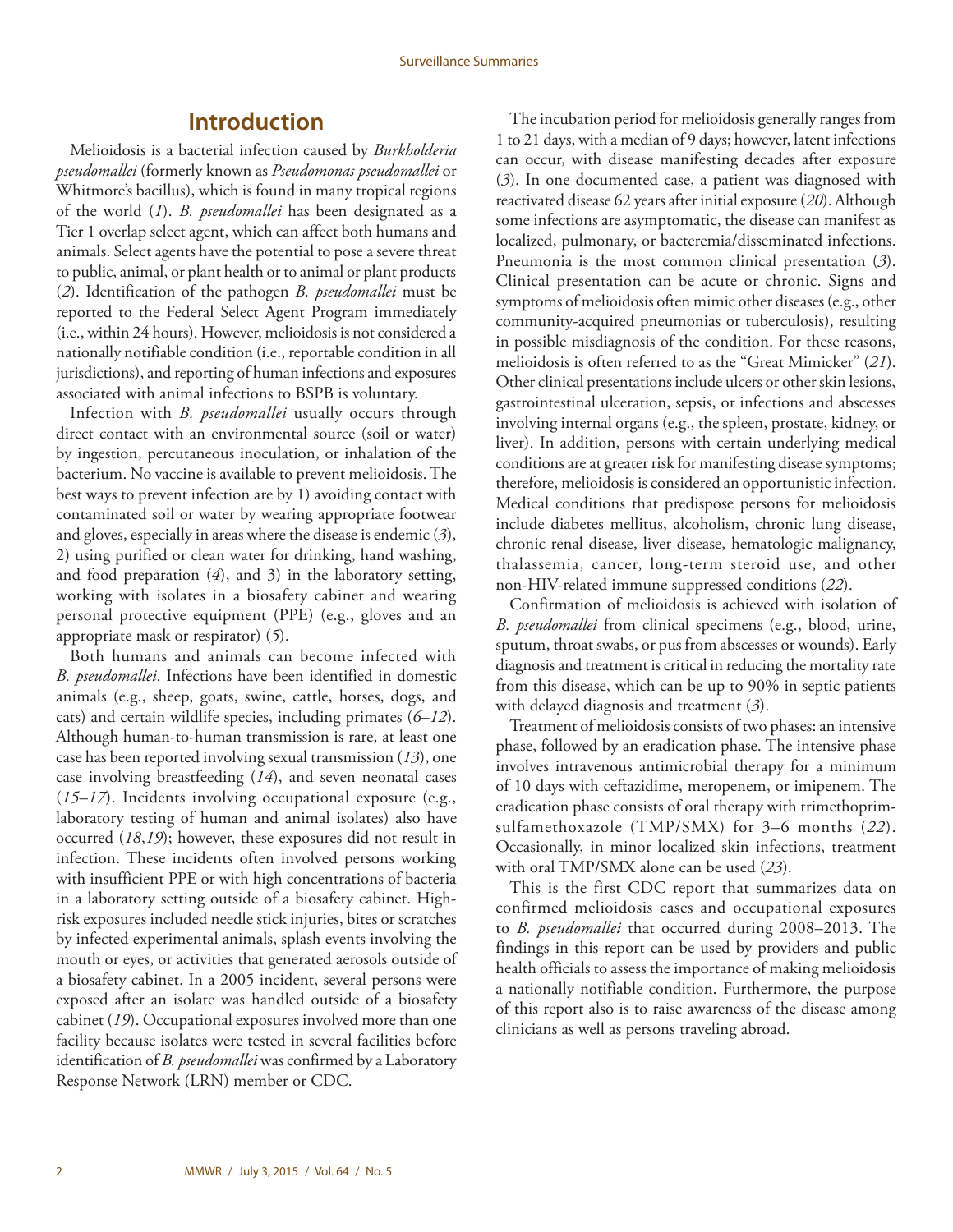### **Methods**

### **Data Sources**

<span id="page-4-0"></span>BSPB at CDC receives voluntary reports of human and animal melioidosis cases, and sporadically receives reports of occupational exposures from state health departments, medical facilities, microbiologic laboratories, and research facilities by e-mail or phone call. Occupational exposure reports are usually received in the context of a request for technical consultation (so that the system does not include the full complement of the mandatory and confidential reporting to the Federal Select Agent Program). Therefore, it is possible that BSPB might have received duplicate reports of exposures already reported to the Federal Select Agent Program.

Since 2010, BSPB has used a secure Access database, requiring a unique username and password, to collect and store data on voluntarily reported suspected or confirmed melioidosis cases and occupational exposures. Occupational exposures are incidents that occur during laboratory procedures or research activities. Such exposures are usually identified during investigations of reported cases. Investigation of occupational exposures often includes working with state health departments to trace back the origin of the specimen to determine facilities that have handled or processed the specimen. State health department investigators will then contact each facility to determine any exposures that might have occurred during diagnostic testing. In the United States, clinical laboratory staff working on isolates from patients with melioidosis commonly have potential exposure to *B. pseudomallei* because melioidosis is rarely part of the differential diagnosis and they typically perform work with less than recommended biosafety precautions for this select agent. Research exposures are those exposures that occurred as a result of manipulating *B. pseudomallei* for research purposes. The select agent program mandates that facilities handling *B. pseudomallei* must be registered, inspected, cleared, and approved for such research activities (*2*). In follow up to reports of occupational exposures, BSPB often provides technical assistance to state health departments to identify all persons with possible exposures, define level of risk, and provide recommendations for postexposure prophylaxis and health monitoring of exposed persons.

Each reported melioidosis case is assigned a unique identification number and data are deduplicated. Data collected for suspected melioidosis cases include the patient's demographic information, signs and symptoms, diagnosis, travel history, country of birth, and risk factors, and data from occupational exposures resulting from testing the patient isolate. Data for research exposures include activities resulting in exposure, the number of exposed persons, exposure risk level (high versus low) of exposed persons, disease risk factors of exposed persons, and information related to postexposure prophylaxis recommendations and compliance. Data for laboratory exposures include the number of laboratories involved in testing or processing the patient specimen and the number of laboratories that were determined to have known, no, or unknown exposures. For each laboratory facility with exposures, the following data are collected: activities resulting in exposure, number of exposed persons, exposure risk level (high versus low) of exposed persons (*24*), disease risk factors of exposed persons, and information related to postexposure prophylaxis recommendations and compliance.

# **Surveillance Case Definitions and Classification**

All suspected cases, whether reported to states or to CDC, are classified as probable or confirmed on the basis of the 2011 standardized Council of State and Territorial Epidemologists case definition (*25*,*26*), which considers clinical, laboratory, and epidemiologic evidence. For the purpose of surveillance reporting and classification, clinical evidence includes signs and symptoms consistent with melioidosis or documentation of laboratory diagnosis in a patient's record or death certificate. Signs and symptoms consistent with melioidosis can vary on a case-by-case basis and include one or more of the following symptoms: fever >38**°**C (>100.4**°**F); headache; myalgia, anorexia; chest pain; skin abscess; ulcer; nodule; respiratory distress; abdominal discomfort; joint pain; abscess in the liver, spleen, or prostate; disorientation; weight loss; or seizure.

Melioidosis is confirmed on the basis of isolation of the bacteria from any clinical specimen and characterization by the LRN algorithm (*27*). Isolation of *B. pseudomallei* is considered confirmatory regardless of clinical presentation because these bacteria are not considered commensal. Probable cases are those that meet the clinical case definition and also one or more of the following laboratory results: detection of *B. pseudomallei* by the LRN real-time polymerase chain reaction for *Burkholderia* spp., a fourfold increase in antibody titer by the Indirect Hemagglutination Assay (IHA) or titer >1:40 using IHA (*25*,*26*).

### **Analysis**

This report summarizes data collected during 2008–2013. Findings are presented by three domains. First, the total number of suspected and confirmed melioidosis cases reported to BSPB is presented. Excel was used to perform univariate analysis to describe selected characteristics of confirmed melioidosis cases.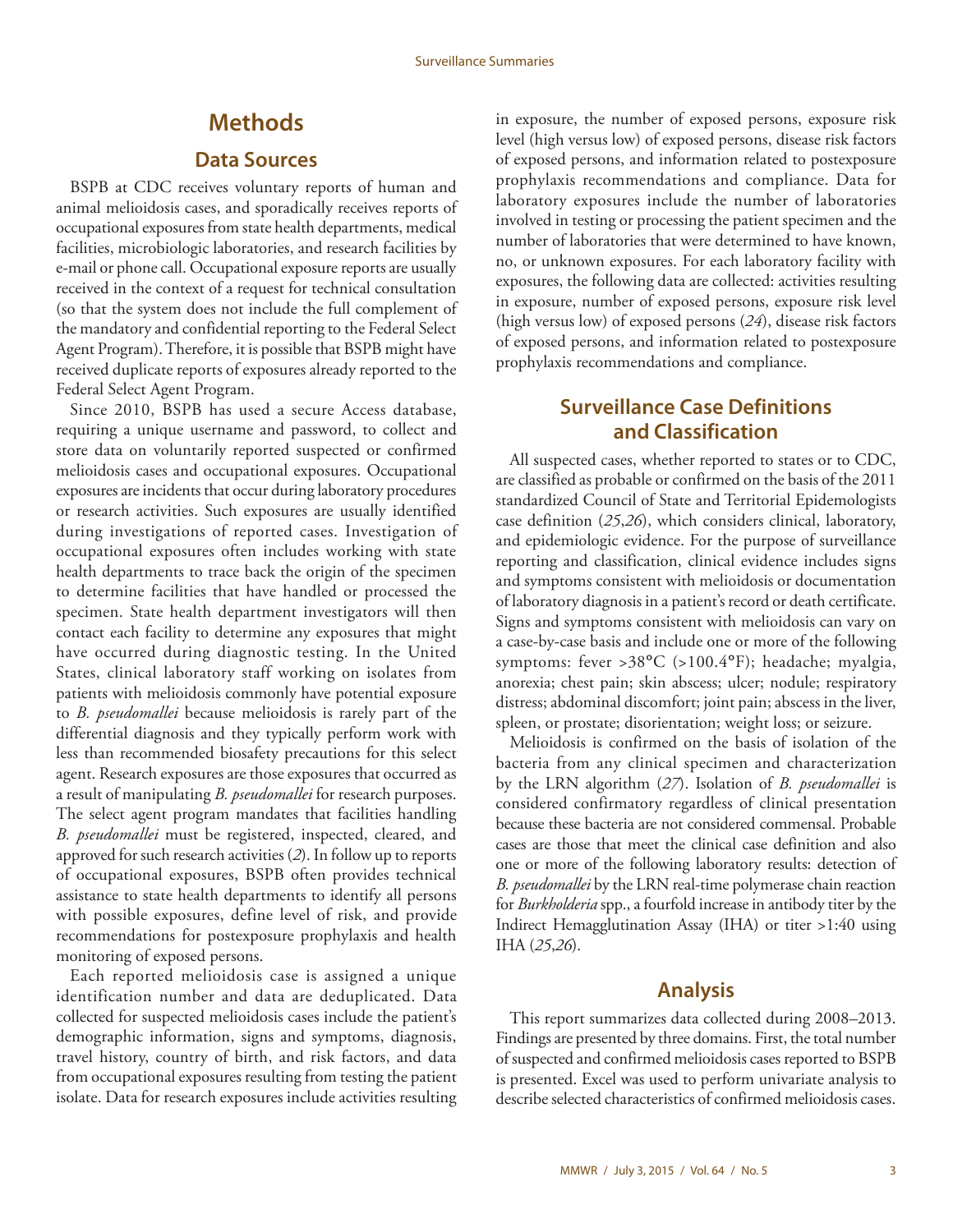<span id="page-5-0"></span>Variables analyzed for confirmed cases include the year that the case was reported to BSPB, the patient's demographics (age, sex, and state or territory), travel history, country of origin, medical conditions, risk factors, possible risk of exposure (if known), and clinical outcome (whether the patient survived or died). Second, the number of reported incidents with possible occupational exposure involving research activities reported to BPSB was counted and findings are presented by state, year, and clinical outcome. Third, the number of persons at risk for occupational exposure to *B. pseudomallei* while performing laboratory diagnostics is presented by risk level (high, low, or none) and specimen category (i.e., specimen related to medlioidosis case [human or animal infection] or reported incidents with possible occupational exposure involving research activities). Risk level was determined according to criteria in the guidance for "Management of accidental laboratory exposure to *Burkholderia pseudomallei* and *B. mallei*" (*24*). These at-risk persons were identified by working with state health departments to review each facility that handled the pathogen.

# **Results**

During 2008–2013, a total of 47 suspected melioidosis cases were reported to BSPB, and 37 confirmed cases are described in this report. The 10 cases excluded from this analysis included four human cases in non-U.S. residents who never traveled to the United States (isolates for all the cases were forwarded to U.S. laboratories for test confirmation only and no associated laboratory exposures occurred in the United States); four cases were excluded because test results for *B. pseudomallei* were negative; one case whose clinical isolate was never submitted for confirmatory testing; and another case for which information on the index case or associated occupational exposures was not provided.

Of the 37 suspected melioidosis cases, all were confirmed by laboratory testing; 34 were human infections and three were animal infections. (Figure, Table 1). Six incidents of possible occupational exposure involving research activities were also reported (Figure, Table 2), but only two incidents involved occupational exposures (Table 3) and no infections occurred from those incidents. BSPB received reports of suspected cases and exposures from 20 states and Puerto Rico. At least one form of technical expertise (epidemiology assistance or laboratory confirmation) was provided by BSPB to each of these jurisdictions involving human or animal cases. None of the human cases were considered to have acquired the disease as a result of occupational exposure or intentional release. Epidemiologic investigations indicated that two of 34 patients did not have any travel history outside of the United States (*28*,*29*). Although a third patient **FIGURE. Number\* of reported melioidosis cases and number of incidents with possible occupational exposure involving research activities, by year — United States, 2008–2013**



 $* N = 43$  (34 human cases, three animal cases, and six incidents with possible occupational exposure involving research activities).

| TABLE 1. Number* of melioidosis cases in humans and animals $-$ |  |
|-----------------------------------------------------------------|--|
| United States and Puerto Rico, 2008-2013                        |  |

| <b>States</b> | 2008           | 2009     | 2010 | 2011           | 2012              | 2013           | <b>Total</b>   |
|---------------|----------------|----------|------|----------------|-------------------|----------------|----------------|
| AZ            | 1              | $\Omega$ | 1    | $\mathbf{0}$   | $\Omega$          | $\Omega$       | $\overline{2}$ |
| CA            | 0              | $\Omega$ | 2    | $\overline{2}$ | 4                 | 3 <sup>†</sup> | 11             |
| CO            | 0              | 0        | 1    |                | $\Omega$          | $\Omega$       | $\overline{2}$ |
| FL            | 0              |          | 0    | U              | 1                 | $\Omega$       | $\overline{2}$ |
| GA            | 0              | O        | 0    | 0              | $2^{\frac{5}{3}}$ | 0              | 2              |
| IL            | 0              | 0        | 0    | 0              | 1                 | 0              | 1              |
| MA            | 0              | 0        | 0    | 1              | 0                 | 0              |                |
| <b>MD</b>     | 0              | 0        | 0    | ი              | 0                 |                |                |
| MI            | 0              | 0        | 0    | 0              | 0                 | 1 <sup>1</sup> |                |
| <b>NC</b>     | 0              | 0        | 0    |                | 0                 | 0              |                |
| <b>NH</b>     | 0              | 0        | 0    | ი              | 1                 | 0              |                |
| NJ            | 0              | 0        | 0    | ი              | O                 |                |                |
| <b>NV</b>     | 0              | 0        | 0    |                | 0                 | U              |                |
| <b>NY</b>     | 1              | 0        | 1    | O              | 0                 | 0              | 2              |
| OH            | 0              | 0        | 0    | 0              | 0                 |                | 1              |
| PA            | 0              | 0        | 0    | 0              |                   | 0              |                |
| PR            | 0              | 0        | 0    | 0              |                   | U              |                |
| RI            | 0              |          | 0    | 0              | 0                 |                | 2              |
| <b>TX</b>     | 0              | Ω        | 0    | O              | 0                 | n              | U              |
| VA            | 0              | 0        | 0    | 0              | 0                 |                |                |
| <b>WA</b>     | U              |          | 0    |                | O                 |                | 2              |
| <b>Total</b>  | $\overline{2}$ | 2        | 5    | 7              | 11                | 10             | 37             |

 $*$  Humans (N = 34), animals (N = 3).

† One animal (iguana) case.<br>§ One animal (macaque) case.<br>¶ One animal (macaque) case.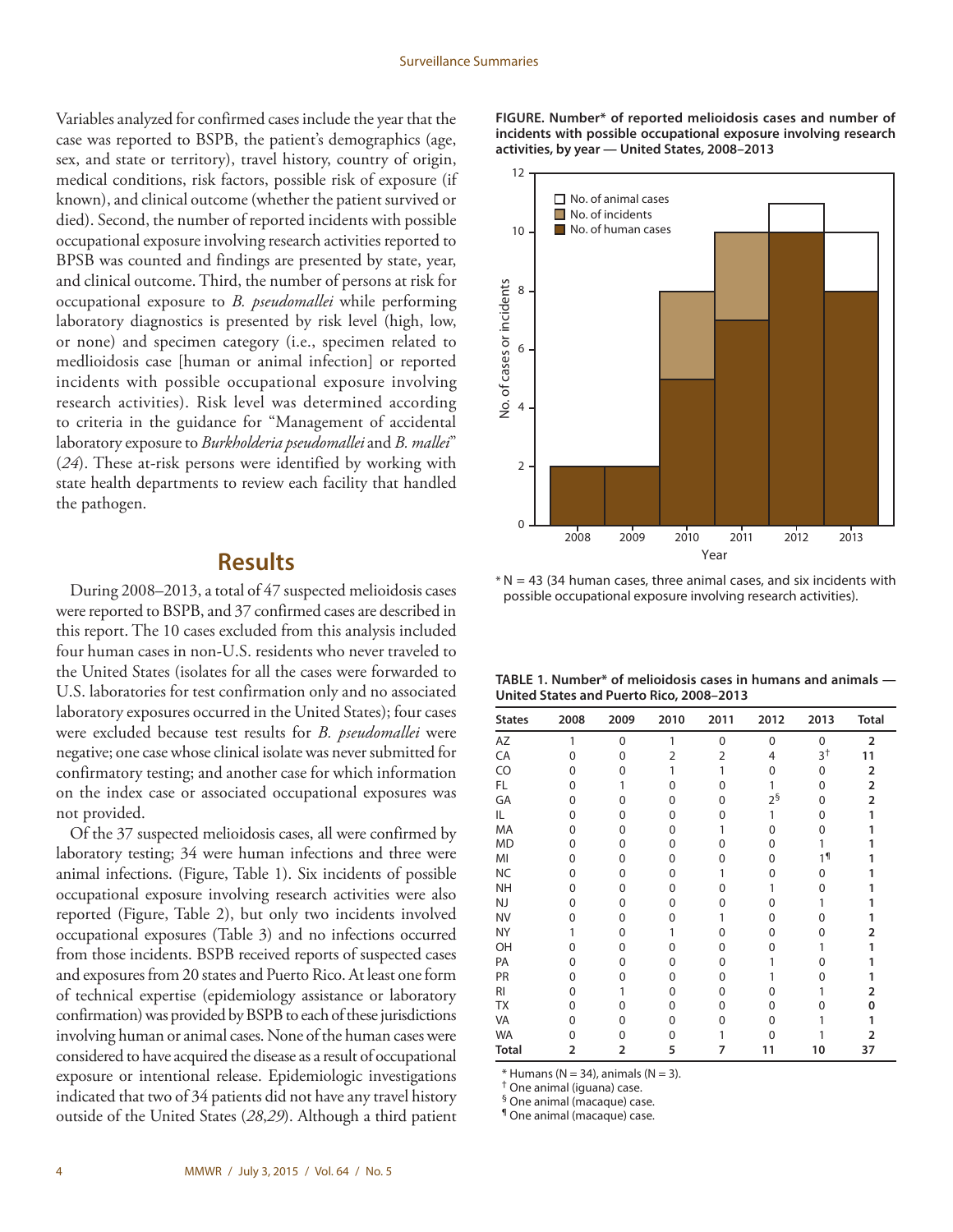<span id="page-6-0"></span>had a history of international travel, the patient did not travel to any countries where melioidosis is known to be endemic (Table 4); however, the patient might have been exposed to *B. pseudomallei* while working in a reptile wholesale warehouse located in the United States. Three confirmed animal cases

**TABLE 2. Number of reported incidents of possible occupational exposure to** *Burkholderia pseudomallei* **involving research activities — United States and Puerto Rico, 2008–2013**

| <b>States</b>  | 2008 | 2009 | 2010           | 2011     | 2012     | 2013     | <b>Total</b> |
|----------------|------|------|----------------|----------|----------|----------|--------------|
| AZ             | 0    | 0    | 0              | 0        | $\Omega$ | $\Omega$ | 0            |
| CA             | 0    | 0    | 0              | 1        | $\Omega$ | 0        | 1            |
| CO             | 0    | 0    | $\overline{2}$ | 0        | 0        | 0        | 2            |
| FL             | 0    | 0    | 0              | $\Omega$ | 0        | 0        | 0            |
| GA             | 0    | 0    | 0              | 0        | 0        | 0        | 0            |
| IL             | 0    | 0    | $\Omega$       | $\Omega$ | 0        | 0        | 0            |
| MA             | 0    | 0    | $\Omega$       | 0        | 0        | 0        | 0            |
| <b>MD</b>      | 0    | 0    | 0              | 1        | 0        | 0        | 1            |
| MI             | 0    | 0    | 0              | 0        | 0        | 0        | 0            |
| <b>NC</b>      | 0    | 0    | 0              | $\Omega$ | 0        | 0        | 0            |
| <b>NH</b>      | 0    | 0    | 0              | 0        | 0        | 0        | 0            |
| NJ             | 0    | 0    | 0              | 0        | 0        | 0        | 0            |
| <b>NV</b>      | 0    | 0    | 0              | 0        | 0        | 0        | 0            |
| <b>NY</b>      | 0    | 0    | 0              | $\Omega$ | 0        | 0        | 0            |
| OH             | 0    | 0    | 0              | 0        | 0        | 0        | 0            |
| PA             | 0    | 0    | 0              | $\Omega$ | 0        | 0        | 0            |
| PR             | 0    | 0    | $\Omega$       | $\Omega$ | 0        | 0        | 0            |
| R <sub>l</sub> | 0    | 0    | $\Omega$       | 0        | 0        | 0        | 0            |
| <b>TX</b>      | 0    | 0    | $\Omega$       | 1        | 0        | 0        | 1            |
| VA             | 0    | 0    | 0              | 0        | 0        | 0        | 0            |
| <b>WA</b>      | U    | 0    |                | 0        | 0        | 0        |              |
| <b>Total</b>   | 0    | 0    | 3              | 3        | 0        | 0        | 6            |

involving one iguana and two macaques were reported from two states (*30*,*31*).

Among the 261 persons identified by state health departments to be at risk for occupational exposure to *B. pseudomallei* while performing laboratory diagnostics, 43 (16%) had high-risk exposures, 130 (50%) had low-risk exposures, and 88 (34%) had exposures that were classified as undetermined or of unknown risk (Table 3).

# **Discussion**

The small number of melioidosis cases reported in the United States has been increasing slightly each year since 2008. This might reflect an increase in travel to locations endemic for melioidosis with patients developing disease after their return to the United States or could represent unidentified foci of locally acquired *B. pseudomallei* infections in the United States.

Melioidosis occurs in tropical and subtropical areas (e.g., Australia and Southeast Asia), with highest endemicity in northeast Thailand, northern Australia, Singapore, and parts of Malaysia. Southeast China, Taiwan, the Philippines, and much of the Indian subcontinent also are considered endemic areas. Sporadic cases are found in southwest Asia, Papua New Guinea, and several locations in Africa and the Pacific regions (*32*). Within the Americas, *B. pseudomallei* has been isolated from environmental samples in Peru (*33*), Brazil (*33*,*34*), Haiti (*33*), and Puerto Rico (*36*). Human cases have been reported from

**TABLE 3. Number of persons at risk for occupational exposures to** *B. pseudomallei* **while performing laboratory diagnostics, by specimen category, number of states involved, facility characteristics, and risk level — United States, 2008–2013**

|                                                                                               |                                           |                                                                 | Facilities*<br>by exposure type |                                                       |                                                       | Classification of risk level <sup>†</sup><br>of exposed persons |                                         |                            |                                                        |    |
|-----------------------------------------------------------------------------------------------|-------------------------------------------|-----------------------------------------------------------------|---------------------------------|-------------------------------------------------------|-------------------------------------------------------|-----------------------------------------------------------------|-----------------------------------------|----------------------------|--------------------------------------------------------|----|
| No.<br>Specimen <sup>§</sup><br>occupational<br>category<br>exposure                          | No. of<br>different<br>states<br>involved | <b>No. facilities</b><br>involved in<br>processing<br>specimens | with known<br>exposures         | No. facilities No. facilities<br>with no<br>exposures | <b>No. facilities</b><br>with<br>unknown<br>exposures | exposed                                                         | No. persons No. persons<br>at high risk | No. persons<br>at low risk | No. persons<br>with<br>undetermined<br>or unknown risk |    |
| Melioidosis case<br>(human<br>infection)                                                      | 27                                        | 19                                                              | 69                              | 27                                                    | 37                                                    | 5                                                               | 242                                     | 43                         | 116                                                    | 83 |
| Melioidosis case<br>(animal<br>infection)                                                     | 3                                         | 4                                                               | 7                               | 4                                                     | 3                                                     | 0                                                               | 17                                      | 0                          | 12                                                     | 5  |
| Reported incident<br>of possible<br>occupational<br>exposure during<br>research<br>activities | 2                                         | 5                                                               | 6                               | 2                                                     | 4                                                     | 0                                                               | 2                                       | $\mathbf 0$                | 2                                                      | 0  |
| Total                                                                                         | 32                                        |                                                                 |                                 |                                                       |                                                       |                                                                 | 261                                     | 43                         | 130                                                    | 88 |

\* In some cases, specimens were processed in more than one facility before submission to state public health laboratories or CDC's laboratory for confirmation (n = 50). <sup>†</sup> Classification of risk level was determined on the basis of the quidance in Peacock SJ, Schweizer HP, Dance DA, et al. Management of accidental laboratory exposure to *Burkholderia pseudomallei* and *B. mallei*. Emerg Infect Dis 2008;14:e2.

 $\frac{6}{5}$  Human infection = 34; animal infection = 3; possible occupational exposure = 6.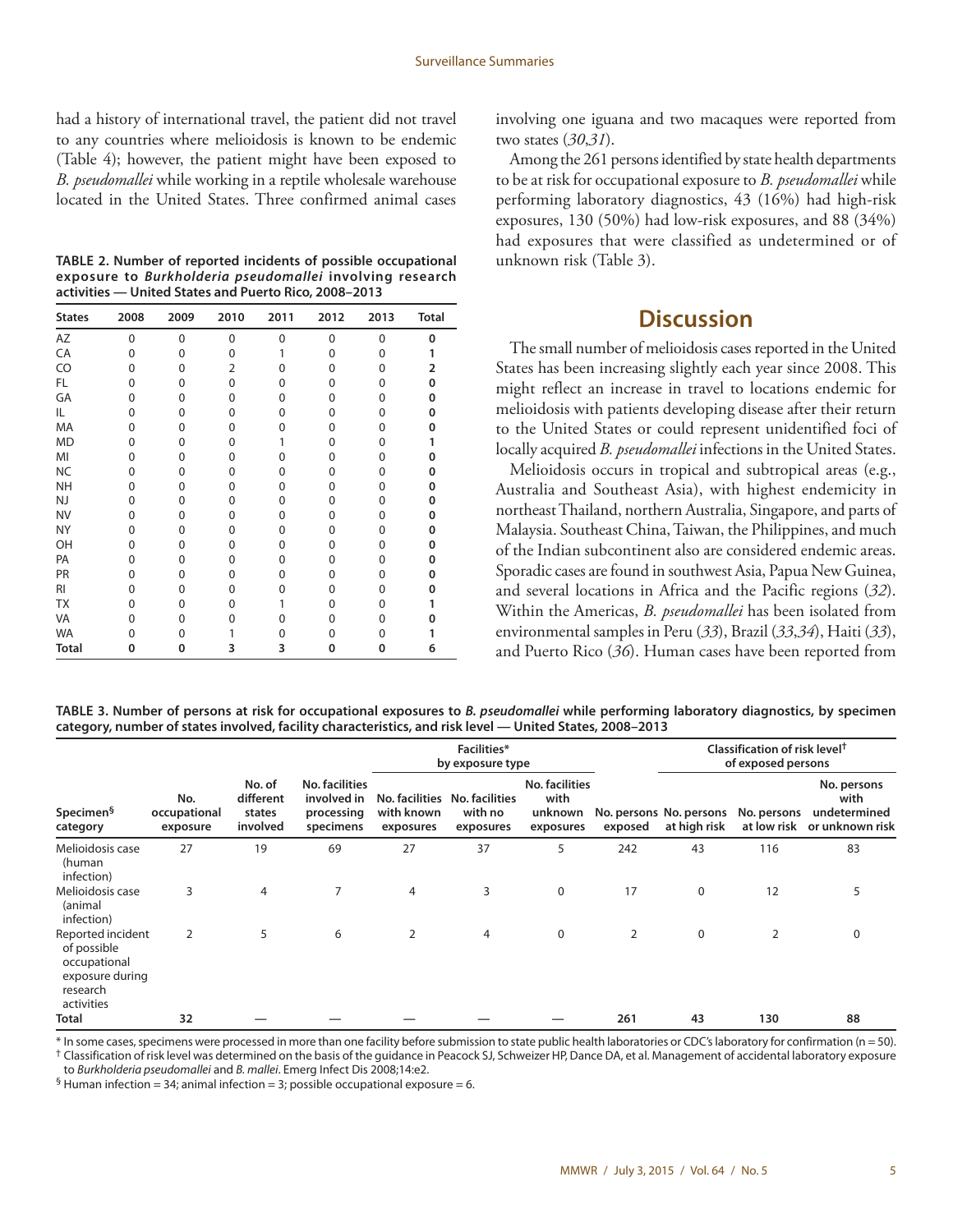the United States, Mexico, El Salvador, and the Caribbean (*35*). In the United States, reported cases have primarily occurred among persons immigrating or visiting from areas where the disease is endemic. For example, a previous report documented melioidosis in a person who had travel history to Honduras and in another person who was a resident of Honduras visiting the United States at the time of diagnosis (*19*). Although the majority of melioidosis cases in the United States have occurred among persons with documented travel history (Table 5), in two instances, the infected persons did not have any travel outside of the United States; infections occurred in 2008 and 2013 (*28*,*29*). The source of infection in a reported case in 2010 was unknown but was suspected to be from occupational exposure to imported reptiles. The patient did not report travel to any areas where melioidosis is endemic. However, the patient worked in a reptile importation and distribution center, which might have resulted in exposure to the bacterium (Unpublished data, CDC, 2010). Melioidosis infections in two iguanas,

| TABLE 4. Melioidosis cases with infection acquired presumptively in the United States, 2008-2013 |  |  |
|--------------------------------------------------------------------------------------------------|--|--|
|                                                                                                  |  |  |

| Yr. of diagnosis | Patient            | <b>Risk factors or</b><br>possible risk of exposure    | <b>Travel history</b>                                    | Outcome          |
|------------------|--------------------|--------------------------------------------------------|----------------------------------------------------------|------------------|
| 2008             | 32 year-old male   | <b>Diabetes</b>                                        | No travel history outside of the<br><b>United States</b> | Patient survived |
| 2010             | 27 year-old female | Contact with imported reptiles in<br>the United States | Travel history to England, Italy,<br>and Greece          | Patient survived |
| 2013             | 44 year-old male   | <b>Diabetes</b>                                        | No travel history outside of the<br><b>United States</b> | Patient died     |

|  |  | TABLE 5. Summary of melioidosis cases among U.S. residents reported to CDC—United States, 2008–2013 |
|--|--|-----------------------------------------------------------------------------------------------------|
|  |  |                                                                                                     |

| Yr. of diagnosis | <b>Patient</b>     | Travel history or<br>country of origin                                                                                                                                         | Medical conditions, risk factors, and<br>possible risk for exposure                        | Outcome          |
|------------------|--------------------|--------------------------------------------------------------------------------------------------------------------------------------------------------------------------------|--------------------------------------------------------------------------------------------|------------------|
| 2008             | 32 year-old male   | No travel history outside of the<br>United States.                                                                                                                             | Risk factor: diabetes.<br>Possible exposure: while working<br>as a mechanic                | Patient survived |
|                  | Unknown            | Unknown                                                                                                                                                                        | Unknown                                                                                    | Unknown          |
| 2009             | 7 year-old female  | Travel history to Puerto Rico,<br>Northern Portugal, and Aruba                                                                                                                 | Medical condition: cystic fibrosis                                                         | Patient survived |
|                  | 88 year-old male   | Travel history to Puerto Rico, Korea,<br>and Panama. Served in WWII in<br>Korea and Panama                                                                                     | Possible exposure: in Puerto Rico<br>or Panama                                             | Patient survived |
| 2010             | Male (Unknown age) | Travel history to Vietnam                                                                                                                                                      | Possible exposure: in Vietnam                                                              | Patient survived |
|                  | 27 year-old female | Travel history to England, Italy,<br>Greece                                                                                                                                    | Possible exposure: contact with<br>reptiles while working at a<br>zoological warehouse     | Patient survived |
|                  | 42 year-old female | Travel history to Costa Rica and<br>Mexico                                                                                                                                     | Possible exposure: contact with soil<br>and water while vacationing in<br>Costa Rica.      | Patient survived |
|                  | 67 year-old female | Country of origin: Cambodia.<br>Patient had been in the United<br>States for 3 years before diagnosis.<br>Travel history to Laos.                                              | Risk factor: diabetes.<br>Possible exposure: in Cambodia<br>or Laos                        | Patient survived |
|                  | 46 year-old female | Country of origin: United Kingdom<br>but had been a U.S. resident since<br>1972. Travel history to several<br>Caribbean locations with most<br>recent to Aruba in October 2010 | Possible exposure: in the Caribbean                                                        | Patient survived |
| 2011             | 82 year-old male   | Travel history to the Philippines<br>(August-October 2010)                                                                                                                     | Possible exposure: in the Philippines                                                      | Patient survived |
|                  | 58 year-old male   | Country of origin: Cambodia                                                                                                                                                    | Possible exposure: in Cambodia                                                             | Patient survived |
|                  | Unknown            | Travel history to Malaysia                                                                                                                                                     | Possible exposure: contact with soil/<br>fertilizer in Malaysia                            | Patient survived |
|                  | 10 year-old female | Travel history to Mexico                                                                                                                                                       | <b>Unknown</b>                                                                             | Patient survived |
|                  | 22 year-old male   | Travel history to Mexico                                                                                                                                                       | Risk factor: alcoholism,<br>acute pancreatitis                                             | Patient survived |
|                  | Male (unknown age) | Country of origin: Cambodia.<br>Recent travel history to SE Asia                                                                                                               | Risk factor: diabetes, Chronic<br>Obstructive Pulmonary Disease,<br>chronic kidney disease | Patient survived |
|                  | 75 year-old male   | Lived in the Philippines for<br>approximately 5 years                                                                                                                          | Risk factor: alcoholism, renal disease                                                     | Patient died     |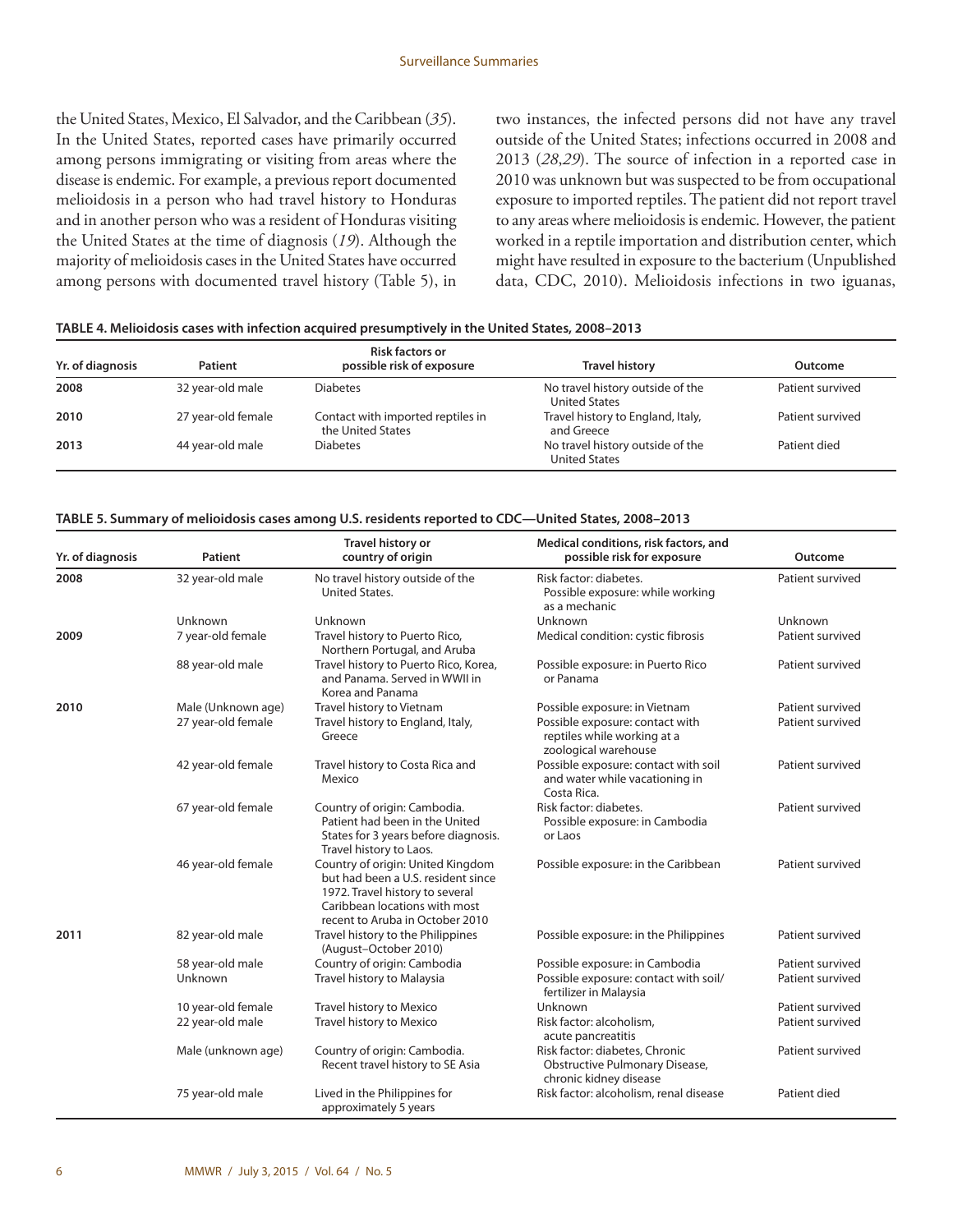including one within the reporting period for this manuscript, were recently reported in California (*30*).

The movement of pathogens from one geographic area to another is often influenced by the frequency of global human movement (*37*). Diseases not normally diagnosed in some geographic areas can easily be imported by tourists, immigrants, and workers (*38*). In 2012, the number of international tourist arrivals to the United States increased by approximately 6% (*39*) from 62.8 million visitors in 2011 to 66.7 million visitors in 2012 (*40*). A 6% increase in flight departures (from 5,107 departures in 2011 to 5,415 departures in 2012) was documented among U.S. residents traveling to Asia, which included melioidosis-endemic countries (e.g., Malaysia, Singapore, Thailand, and the Philippines). Thailand, Singapore, and the Philippines were among the top destinations of U.S. residents traveling abroad (*41*).

Because of the slight increase in the number of cases since 2009, melioidosis might be considered an emerging infection in the United States, and standardized reporting could enable a better understanding of the incidence and prevalence of the

| Yr. of diagnosis | Patient            | Travel history or<br>country of origin                                                                                                   | Medical conditions, risk factors, and<br>possible risk for exposure                                                                     | Outcome          |
|------------------|--------------------|------------------------------------------------------------------------------------------------------------------------------------------|-----------------------------------------------------------------------------------------------------------------------------------------|------------------|
| 2012             | 71 year-old male   | Country of origin: Guatemala.<br>Patient immigrated to the United<br>States 8 months before diagnosis                                    | Risk factor: diabetes                                                                                                                   | Patient survived |
|                  | 61 year-old male   | Country of origin: China.<br>Moved to Burma at age 2 and<br>immigrated to United States at<br>age 30. Last visit to Burma was<br>in 2010 | Risk factor: diabetes and<br>nonalcoholic cirrhosis                                                                                     | Patient survived |
|                  | 37 year-old male   | Country of origin: Vietnam.<br>Immigrated to the United States at<br>age 24, and traveled back to<br>Vietnam before diagnosis            | Possible exposure: in Vietnam                                                                                                           | Patient survived |
|                  | 50 year-old male   | Country of origin: Bangladesh.<br>Travel history to Saudi Arabia and<br>Bangladesh before diagnosis                                      | Risk factor: diabetes.<br>Possible exposure: soil in<br>Bangladesh during rainy season                                                  | Patient survived |
|                  | 10 year-old male   | Country of origin: Vietnam with<br>recent travel history to Vietnam                                                                      | Possible exposure: in Vietnam                                                                                                           | Patient survived |
|                  | 56 year-old male   | Country of origin: Scotland. Living<br>in the United States for 20 years;<br>travel history to Thailand a few<br>months before diagnosis | Risk factor: diabetes.<br>Possible exposure: contact with<br>soil, animals, and water on rice farm<br>in Thailand as a Product Engineer | Patient survived |
|                  | 56 year-old female | Travel history to India                                                                                                                  | Risk factor: diabetes.<br>Risk of exposure: contact with soil<br>in India                                                               | Patient survived |
|                  | 47 year-old male   | Travel history to Vietnam (multiple<br>times)                                                                                            | Possible exposure: in Vietnam                                                                                                           | Patient survived |
|                  | 58 year-old male   | Country of origin: Trinidad.<br>Travel history to Trinidad before<br>diagnosis                                                           | Risk factor: Pancreatic cancer                                                                                                          | Patient died     |
|                  | 68 year-old male   | Country of origin: Puerto Rico                                                                                                           | Possible exposure: in Puerto Rico as<br>a banana farmer                                                                                 | Patient survived |
| 2013             | 66 year-old male   | Country of origin: Mexico. Served in<br>Vietnam war                                                                                      | Risk factor: diabetes                                                                                                                   | Patient survived |
|                  | 46 year-old male   | Country of origin: Russia.<br>Travel history to Shanghai,<br>Malaysia, and Dubai                                                         | Possible exposure: in Malaysia                                                                                                          | Patient survived |
|                  | 44 year-old male   | No travel history outside of the<br><b>United States</b>                                                                                 | Risk factor: diabetes                                                                                                                   | Patient died     |
|                  | 81 year-old male   | Travel history to India                                                                                                                  | None identified                                                                                                                         | Patient survived |
|                  | 22 year-old female | Travel history to Guatemala                                                                                                              | Possible exposure: in Guatemala (use<br>of thermal hot sulfur spring 2 years<br>before diagnosis).                                      | Patient survived |
|                  | 70 year-old male   | Country of origin: Laos. Immigrated<br>to the United States in December<br>1994 through a refugee camp<br>from Thailand                  | Possible exposure: in Thailand<br>or Laos                                                                                               | Patient survived |
|                  | 65 year-old male   | Travel history to Thailand                                                                                                               | Possible exposure: contact with soil<br>in Thailand                                                                                     | Patient survived |

70 year-old male Travel history to Korea, Ghana,

Senegal, Nigeria, Benin, and Egypt

Risk factor: diabetes **Patient survived**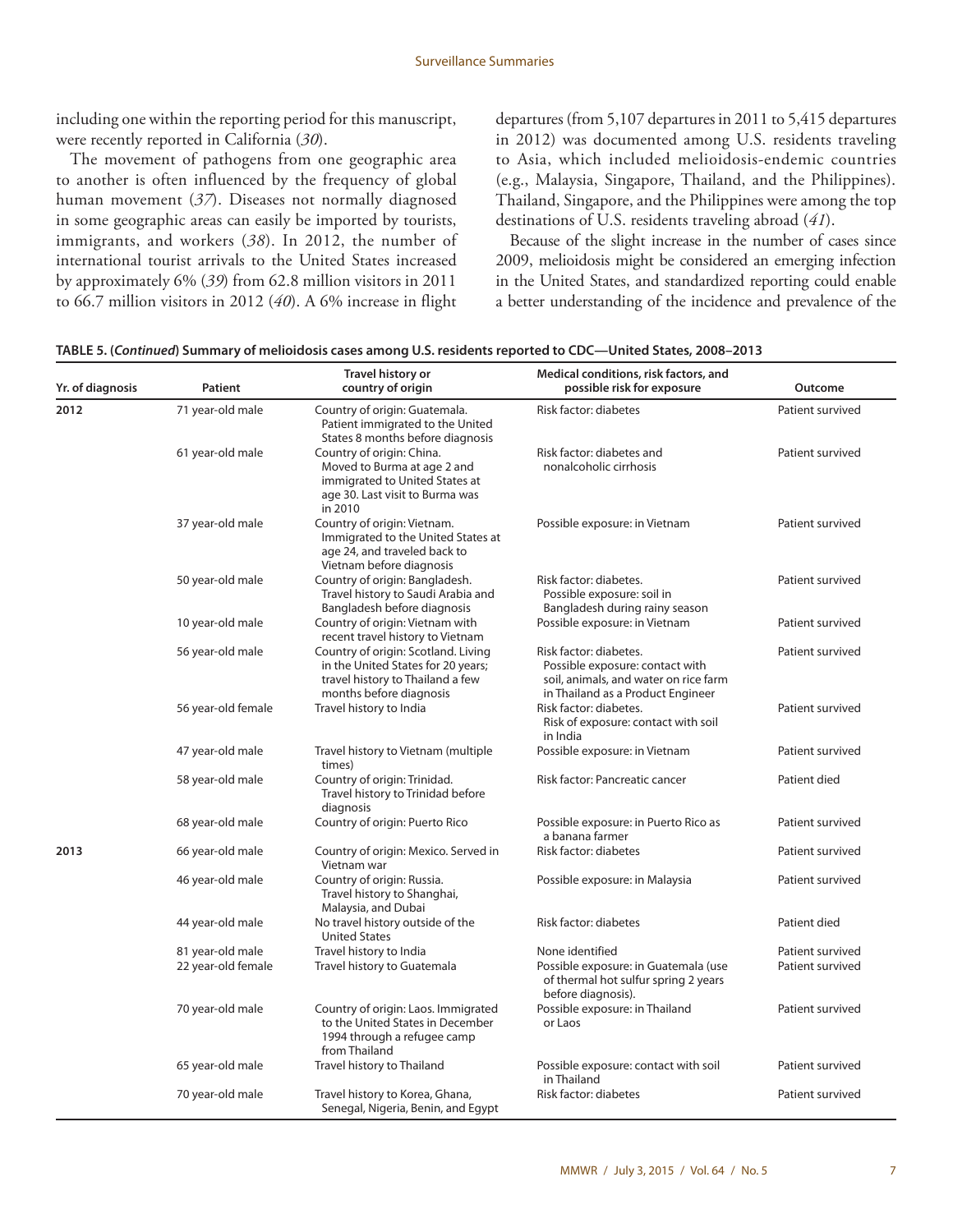<span id="page-9-0"></span>disease in the United States. Physicians are encouraged to consider melioidosis in their differential diagnosis of acute febrile illnesses among persons with a history of international travel to areas where the disease is endemic or with specific risk factors for melioidosis (e.g., diabetes or immunodeficiency). Of note, three cases of melioidosis occurred in U.S. residents with no travel history either outside of the United States or to regions where melioidosis is endemic, possibly indicating unrecognized sources of exposure in the United States. Therefore, being aware that this infection can be seen in persons without an obvious history of travel to locations where *B. pseudomallei* is endemic is important.

*Burkholderia* spp. are relatively easy to aerosolize when manipulated in the laboratory. Thus, working with these organisms put laboratory workers at risk for laboratory-acquired infections. Laboratory work involving known or suspected *Burkholderia* spp. isolates requires use of a biosafety cabinet and appropriate PPE (*5*).

# **Conclusion**

Melioidosis is the only overlap select agent that is not a nationally notifiable disease, and reporting of cases to CDC is voluntary. Given the slight increase in the number of melioidosis cases reported since 2009, melioidosis might be considered an emerging disease in the United States, and standardized reporting could enable a better understanding of the incidence and prevalence of the disease in the United States.

Physicians and other health-care personnel should be aware of the increase of cases reported in the United States, especially given the identification of infected persons without travel histories to endemic areas or known risk factors. Laboratory and research personnel are encouraged to follow proper safety practices and use appropriate PPE when working with select agents such as *B. pseudomallei* or unknown pathogens.

#### **References**

- 1. White NJ. Melioidosis. Lancet 2003;361:1715–22.
- 2. CDC. Federal Select Agent Program. US Department of Health and Human Services, CDC; 2014. Available at<http://www.selectagents.gov/>.
- 3. Currie BJ. *Burkholderia pseudomallei* and *Burkholderia mallei*: Melioidosis and glanders. In: Mandell GL, Bennett JE, Raphael D, editors. Mandell, Douglas, and Bennett's principles and practice of infectious diseases. Seventh Edition. Philadelphia, PA: Churchill; 2009:2869–79.
- 4. Limmathurotsakul D, Kanoksil M, Wuthiekanun V, et al. Activities of daily living associated with acquisition of melioidosis in northeast Thailand: a matched case-control study. PLoS Negl Trop Dis 7:e2072 1–6.
- 5. CDC. Biosafety in microbiological and biomedical laboratories (BMBL). 5th edition. 2007. Atlanta, GA: US Department of Health and Human Services, CDC; 2011. Available at [http://www.cdc.gov/biosafety/](http://www.cdc.gov/biosafety/publications/bmbl5/index.htm) [publications/bmbl5/index.htm](http://www.cdc.gov/biosafety/publications/bmbl5/index.htm).
- 6. Yeager JJ, Facemire P, Dabisch PA, et al. Natural history of inhalation melioidosis in rhesus macaques (Macaca mulatta) and African green monkeys (Chlorocebus aethiops). Infect Immun 2012;80:3332–40.
- 7. Limmathurotsakul D, Thammasart S, Warrasuth N, et al. Melioidosis in animals, Thailand, 2006–2010. Emerg Infect Dis 2012;18:325–7.
- 8. Sprague LD, Neubauer H. Melioidosis in animals: a review on epizootiology, diagnosis and clinical presentation. J Vet Med B Infect Dis Vet Public Health 2004;51:305–20.
- 9. Dance DA, King C, Aucken H, et al. An outbreak of melioidosis in imported primates in Britain. Vet Rec 1992;130:525–9.
- 10. Fritz PE, Miller JG, Slayter M, Smith TJ. Naturally occurring melioidosis in a colonized rhesus monkey (Macaca mulatta). Lab Anim 1986;20:281–5.
- 11. Kaufmann AF, Alexander AD, Allen MA, et al. Melioidosis in imported non-human primates. J Wildl Dis 1970;6:211–9.
- 12. Retnasabapathy A, Joseph PG. A case of melioidosis in a macaque monkey. Vet Rec 1966;79:72–3.
- 13. McCormick JB, Sexton DJ, McMurray JG, et al. Human-to-human transmission of *Pseudomonas pseudomallei.* Ann Intern Med 1975;83:512–3.
- 14. McBride J, Currie BJ. Transmission of *Burkholderia pseudomallei* via breast milk in northern Australia. Pediatr Infect Dis J 2004;23:1169–71.
- 15. Abbink FC, Orendi JM, de Beaufort AJ. Mother-to-child transmission of *Burkholderia pseudomallei*. N Engl J Med 2001;344:1171–2.
- 16. Harish BN, Bhat V, Parija SC, Noyal MJC. Neonatal melioidosis: a case report from India. Indian J Med Microbiol 2009;27:260–3.
- 17. Lumbiganon P, Pengsaa K, Puapermpoonsiri S, Puapairoj A. Neonatal melioidosis: a report of 5 cases. Pediatr Infect Dis J 1988;7:634–6.
- 18. CDC. Laboratory exposure to *Burkholderia pseudomallei—*Los Angeles, California, 2003. MMWR Morb Mortal Wkly Rep 2004;53:988–90.
- 19. CDC. Imported melioidosis—South Florida, 2005. MMWR Morb Mortal Wkly Rep 2006;55:873–6.
- 20. Ngauy V, Lemeshev Y, Sadkowski L, Crawford G. Cutaneous melioidosis in a man who was taken as a prisoner of war by the Japanese during World War II. J Clin Microbiol 2005;43:970–2.
- 21. Yee KC, Lee MK, Chua CT, Puthucheary SD. Melioidosis, the great mimicker: a report of 10 cases from Malaysia. J Trop Med Hyg 1988;91:249–54.
- 22. Wiersinga WJ, Currie BJ, Peacock SJ. Melioidosis. N Engl J Med 2012; 367:1035–44.
- 23. Gibney KB, Cheng AC, Currie BJ. Cutaneous melioidosis in the tropical top end of Australia: a prospective study and review of the literature. Clin Infect Dis 2008;47:603–9.
- 24. Peacock SJ, Schweizer HP, Dance DA, et al. Management of accidental laboratory exposure to *Burkholderia pseudomallei* and *B. mallei.* Emerg Infect Dis 2008;14:e2.
- 25. CDC. Melioidosis case definition. Atlanta, GA: US Department of Health and Human Services, CDC; 2012. Available at [http://wwwn.](http://wwwn.cdc.gov/NNDSS/script/conditionsummary.aspx?CondID=104) [cdc.gov/NNDSS/script/conditionsummary.aspx?CondID=104.](http://wwwn.cdc.gov/NNDSS/script/conditionsummary.aspx?CondID=104)
- 26. Council of State and Territorial Epidemiologists. National surveillance definition for melioidosis: 2011. Atlanta, GA: US Department of Health and Human Services, CDC. Available at [http://c.ymcdn.com/sites/www.](http://c.ymcdn.com/sites/www.cste.org/resource/resmgr/PS/11-ID-16rev.pdf) [cste.org/resource/resmgr/PS/11-ID-16rev.pdf.](http://c.ymcdn.com/sites/www.cste.org/resource/resmgr/PS/11-ID-16rev.pdf)
- 27. Morse SA, Kellogg RB, Perry S, et al. Detecting biothreat agents: the Laboratory Response Network. ASM News 2003;69:433–7.
- 28. Stewart T, Engelthaler DM, Blaney DD, et al. Epidemiology and investigation of melioidosis, Southern Arizona. Emerg Infect Dis 2011;17:1286–8.
- 29. Doker TJ, Quinn CL, Salehi ED, et al.; Melioidosis Investigation Team. Fatal *Burkholderia pseudomallei* infection initially reported by *Bacillus* species, Ohio, 2013. Am J Trop Med Hyg 2014;91:743–6.
- 30. Zehnder AM, Hawkins MG, Koski MA, et al. *Burkholderia pseudomallei* isolates in 2 pet iguanas, California, USA. Emerg Infect Dis 2014;20:304–6.
- 31. Johnson CH, Skinner BL, Dietz SM, et al. Natural infection of *Burkholderia pseudomallei* in an imported pigtail macaque (*Macaca nemestrina*) and management of the exposed colony. Comp Med 2013;63:528–35.
- 32. Currie BJ, Dance DA, Cheng AC. The global distribution of *Burkholderia pseudomallei* and melioidosis: an update. Trans R Soc Trop Med Hyg 2008;102(Suppl 1):S1–4.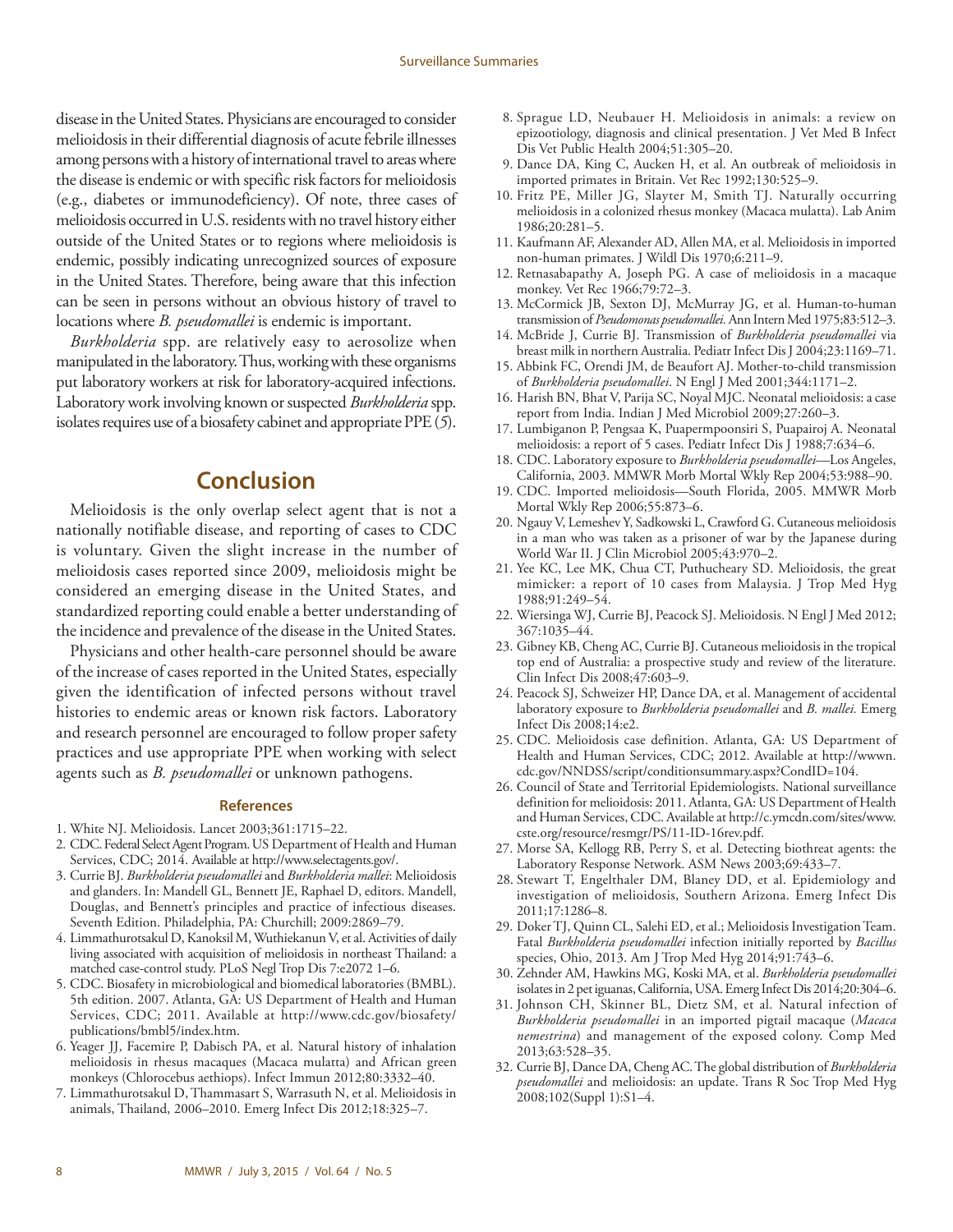- 33. Galimand M, Dodin A. Le point sur la melioidose dans le monde. (Translation: Update on melioidosis in the world.) Bull Soc Pathol Exot 1982;75:375–83.
- 34. Rolim DB, Vilar DC, Sousa AQ, et al. Melioidosis, northeastern Brazil. Emerg Infect Dis 2005;11:1458–60.
- 35. Inglis TJ, Rolim DB, Sousa AQ. Melioidosis in the Americas. Am J Trop Med Hyg 2006;75:947–54.
- 36. Doker TJ, Sharp TM, Rivera-Garcia B, et al. Contact investigation of melioidosis cases reveals regional endemicity in Puerto Rico. Clin Infect Dis 2015;60:243–50.
- 37. Ostroff SM. Perspectives: the role of the traveler in translocation of disease. In: Brunette GW, Kozarsky PE, Cohen NJ, et al, editors. CDC Health information for international travel. 2014 Edition. New York, NY: Oxford University Press, Chapter 1. Available at [http://](http://wwwnc.cdc.gov/travel/yellowbook/2014/chapter-1-introduction/perspectives-the-role-of-the-traveler-in-translocation-of-disease) [wwwnc.cdc.gov/travel/yellowbook/2014/chapter-1-introduction/](http://wwwnc.cdc.gov/travel/yellowbook/2014/chapter-1-introduction/perspectives-the-role-of-the-traveler-in-translocation-of-disease) [perspectives-the-role-of-the-traveler-in-translocation-of-disease.](http://wwwnc.cdc.gov/travel/yellowbook/2014/chapter-1-introduction/perspectives-the-role-of-the-traveler-in-translocation-of-disease)
- 38. Lupi O, Madkan V, Tyring SK. Tropical dermatology: bacterial tropical diseases. J Am Acad Dermatol 2006;54:559–78, quiz 578–80.
- 39. United Nations World Tourism Organization. Madrid, Spain: Tourism highlights: 2014 edition. Madrid, Spain: UNWTO Publications. Available at [http://dtxtq4w60xqpw.cloudfront.net/sites/all/files/pdf/](http://dtxtq4w60xqpw.cloudfront.net/sites/all/files/pdf/unwto_highlights14_en_hr_0.pdf) [unwto\\_highlights14\\_en\\_hr\\_0.pdf](http://dtxtq4w60xqpw.cloudfront.net/sites/all/files/pdf/unwto_highlights14_en_hr_0.pdf).
- 40. US Department of Commerce. International visitation in the United States: a statistical summary of US visitations (2013). Washington, GA: US Department of Commerce; 2013. Available at [http://travel.trade.](http://travel.trade.gov/outreachpages/download_data_table/2013_Visitation_Report.pdf) [gov/outreachpages/download\\_data\\_table/2013\\_Visitation\\_Report.pdf.](http://travel.trade.gov/outreachpages/download_data_table/2013_Visitation_Report.pdf)
- 41. US Department of Commerce. 2011 US resident travel to Asia. Washington, DC: US Department of Commerce; 2011. Available at [http://travel.trade.](http://travel.trade.gov/outreachpages/download_data_table/2011-US-to-Asia.pdf) [gov/outreachpages/download\\_data\\_table/2011-US-to-Asia.pdf.](http://travel.trade.gov/outreachpages/download_data_table/2011-US-to-Asia.pdf)